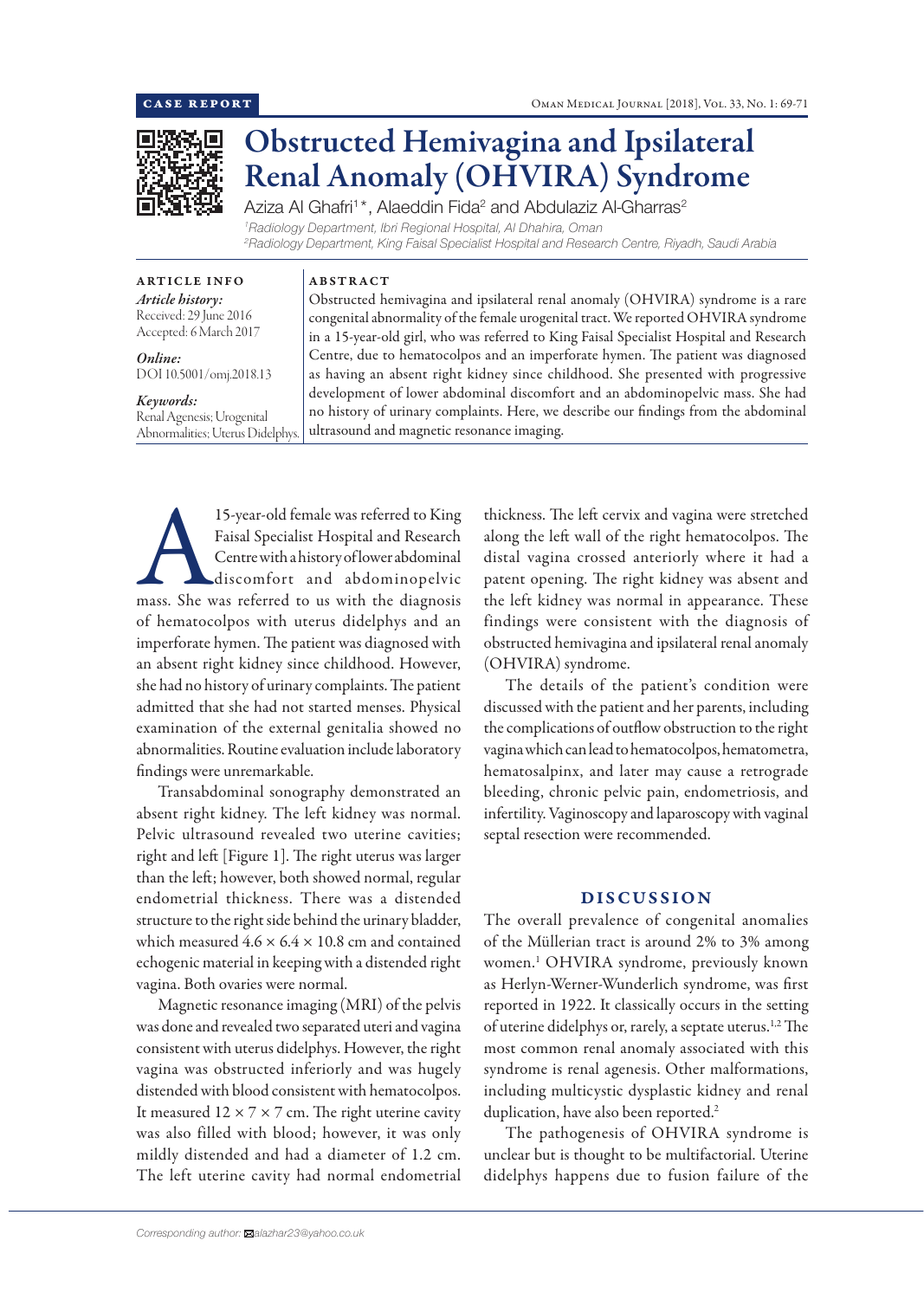

Figure 1: Transabdominal ultrasound of the patient revealed (a, b) two uterine cavities and a (c) distended obstructed structure to the right side just behind the urinary bladder containing echogenic material in keeping with distended right vagina.

Müllerian ducts. Early high-level obstruction of the pelviureteric junction leading to agenesis of the ipsilateral kidney, often results in defects in the Müllerian duct at the same level. Because of the close relationship between the development of urinary and reproductive systems, female patients with renal malformations may benefit from evaluation later in life for reproductive structural anomalies and vice versa.3

The usual presentation of such cases is nonspecific symptoms of repeated abdominal pain or dysmenorrhea from progressive distention of the obstructed hemivagina after the age of menarche.

Early and accurate diagnosis and further therapeutic intervention should be made to relieve patient's symptoms and prevent complication of chronic obstructed hematocolpos (e.g., pelvic adhesions and endometriosis) and will support the reproductive capacity.3

In a reported series of 27 cases, the median age at diagnosis was 14 years. Patients were diagnosed between the ages of 10 to 29 years.<sup>2</sup> Any delay in diagnosis was due to the lack of knowledge of the disease normal regular menstruations due to incomplete vaginal outlet obstruction in addition to slow progression of the hematocolpos.4

Ultrasound is frequently the initial imaging modality to evaluate suspected Müllerian duct anomalies. This is due to its wide availability and relatively low cost. However, ultrasound is operator dependent and can be missed by inexperienced operators. MRI, however, is an excellent examination of choice for evaluating complex Müllerian duct anomalies. This is due to its multiplanar capability, large field of view, and superior tissue characterization. MRI can accurately depict the shape of the uterine cavity, the uterine contour, and associated cervical and vaginal anomalies. It is also